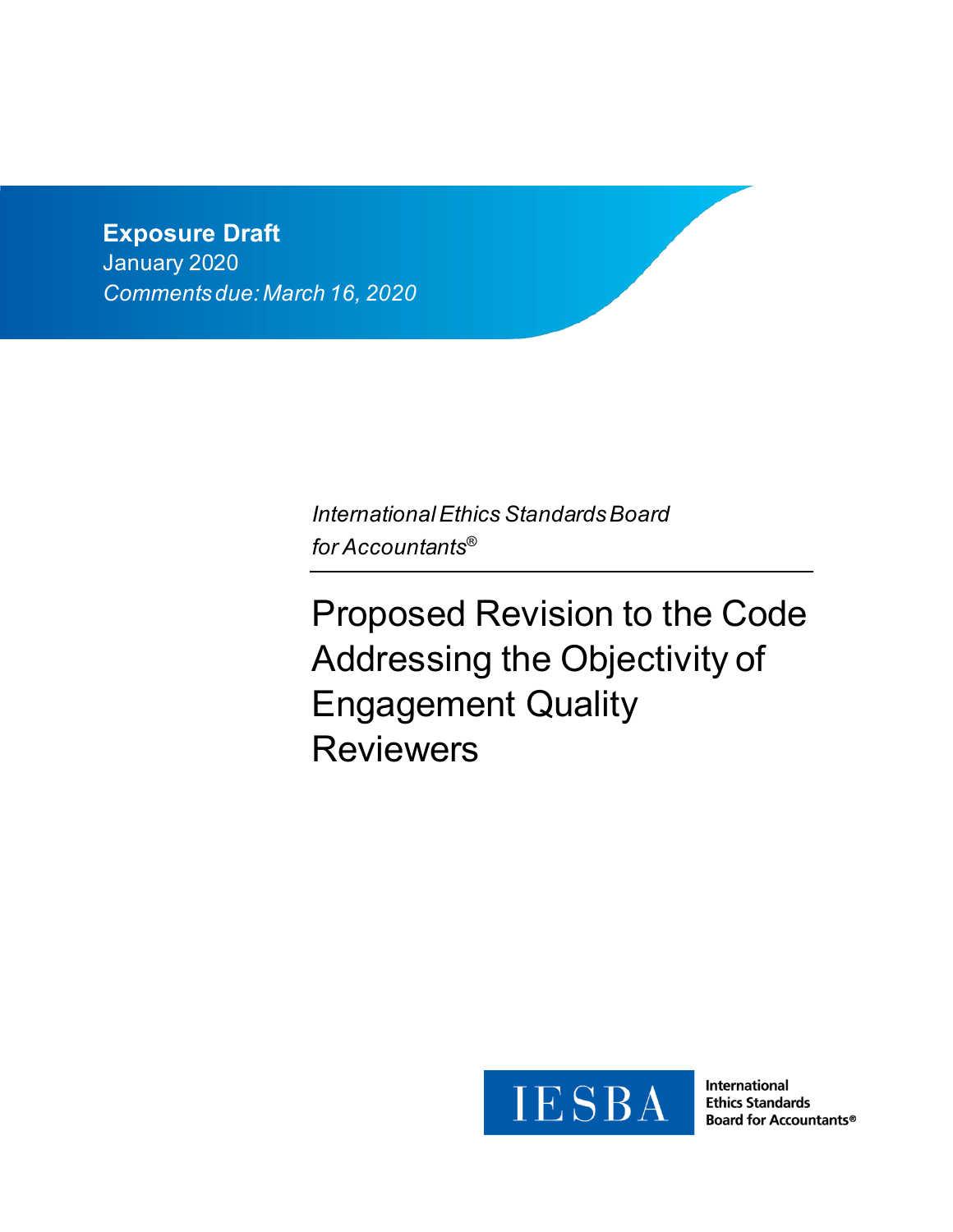

# **About the IESBA**

The [International Ethics Standards Board for Accountants](http://www.ethicsboard.org/)<sup>®</sup> (IESBA<sup>®</sup>) is an independent global standardsetting board. The IESBA's mission is to serve the public interest by setting ethics standards, including auditor independence requirements, which seek to raise the bar for ethical conduct and practice for all professional accountants through a robust, globally operable *[International Code of Ethics for Professional](https://www.ethicsboard.org/international-code-ethics-professional-accountants)  [Accountants \(including International Independence Standards\)](https://www.ethicsboard.org/international-code-ethics-professional-accountants)* (the Code).

The IESBA believes a single set of high-quality ethics standards enhances the quality and consistency of services provided by professional accountants, thus contributing to public trust and confidence in the accountancy profession. The IESBA sets its standards in the public interest with advice from the IESBA Consultative Advisory Group (CAG) and under the oversight of the Public Interest Oversight Board (PIOB).

The structures and processes that support the operations of the IESBA are facilitated by the International Federation of Accountants® (IFAC®).

Copyright © January 2020 by the International Federation of Accountants (IFAC). For copyright, trademark, and permissions information, please see page [12.](#page-11-0)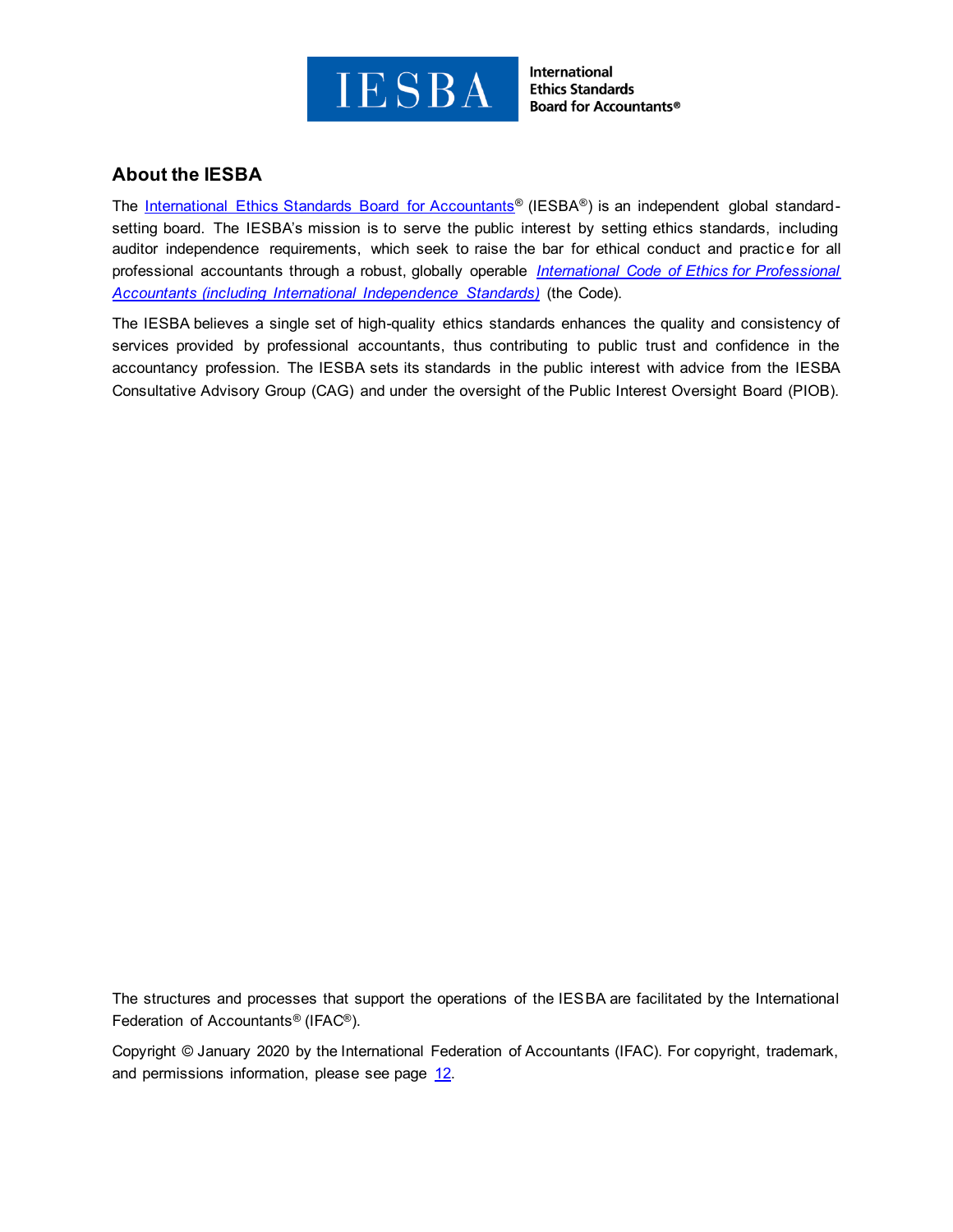# **REQUEST FOR COMMENTS**

This Exposure Draft, *Proposed Revision to the Code Addressing the Objectivity of Engagement Quality Reviewers*, was developed and approved by the International Ethics Standards Board for Accountants®  $(IESBA<sup>®</sup>)$ .

The proposals in this Exposure Draft may be modified in light of comments received before being issued in final form. Comments are requested by **March 16, 2020.**

Respondents are asked to submit their comments electronically through the IESBA website, using the ["Submit a Comment"](https://www.ethicsboard.org/exposure-draft/submit-comment?exposure-draft=279271) link. Please submit comments in both PDF and Word files. Also, please note that firsttime users must register to use this feature. All comments will be considered a matter of public record and will ultimately be posted on the website. Although IESBA prefers that comments are submitted via its website, comments can also be sent to Ken Siong, IESBA Senior Technical Director at [KenSiong@ethicsboard.org](mailto:KenSiong@ethicsboard.org)

This publication may be downloaded from the IESBA website: [www.ethicsboard.org.](http://www.ethicsboard.org/) The approved text is published in the English language.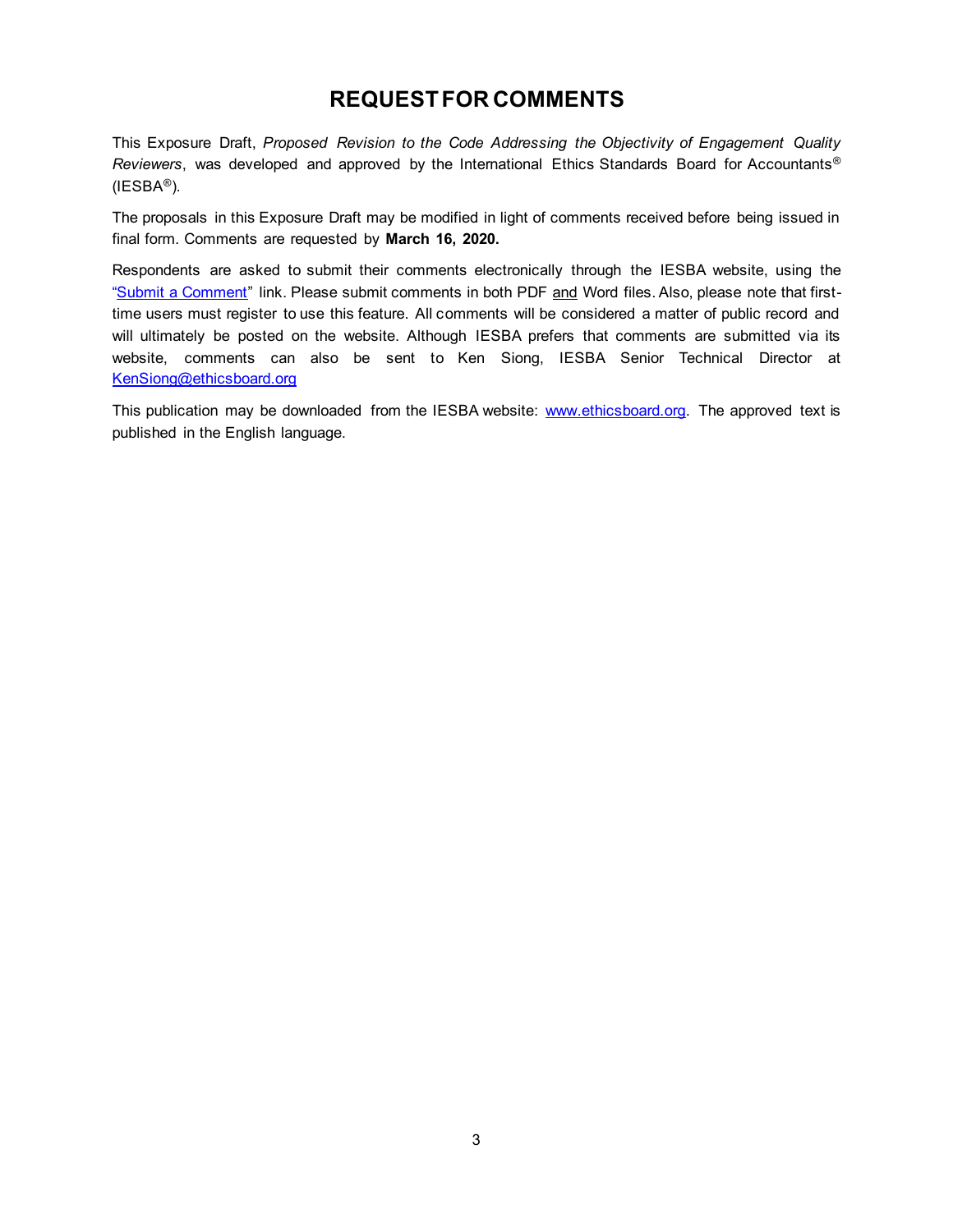# PROPOSED REVISION TO THE CODE ADDRESSING THE OBJECTIVITY OF ENGAGEMENT QUALITY REVIEWERS **CONTENTS**

### Page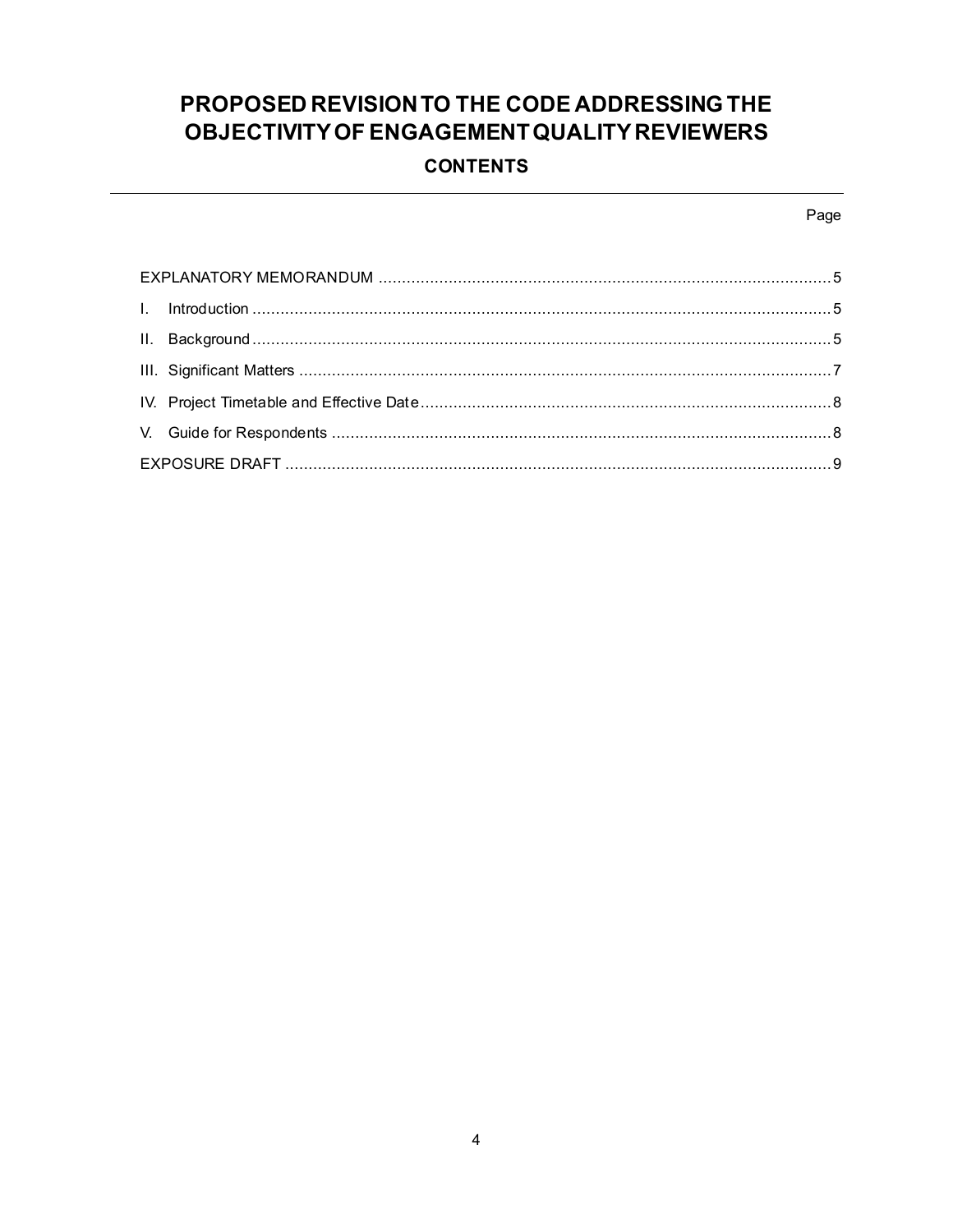# **EXPLANATORY MEMORANDUM**

# <span id="page-4-1"></span><span id="page-4-0"></span>I. **Introduction**

- 1. This memorandum provides background to, and an explanation of, the proposed addition of application material to Section 120<sup>1</sup> of the Code to address the objectivity of engagement quality reviewers.
- <span id="page-4-2"></span>2. The IESBA approved this Exposure Draft (ED) in December 2019.

# II. **Background**

- 3. Some respondents to the International Auditing and Assurance Standards Board's (IAASB's) December 2015 [Invitation to Comment,](http://www.ifac.org/publications-resources/invitation-comment-enhancing-audit-quality-public-interest) *Enhancing Audit Quality in the Public Interest: A Focus on Professional Skepticism, Quality Control and Group Audits*, questioned whether the global auditing or ethics and independence standards should clarify issues relating to an engagement quality control reviewer's<sup>2</sup> (EQCR) objectivity. Specifically, it was pointed out that some jurisdictions require firms to establish mandatory "cooling-off periods" for individuals previously involved in the audit engagement, in particular engagement partners, before they can act in an EQCR role on the same engagement.
- 4. The IAASB noted that relevant ethical requirements, such as the IESBA Code, may not specifically address threats to objectivity that may arise in these circumstances. For example, a self-review or self-interest threat might be created when judgments made by the individual in the previous engagement continue to influence subsequent periods, as is often the case in an audit of financial statements.
- 5. The IAASB issued the exposure draft *Proposed International [Standard on Quality Management](https://www.ifac.org/system/files/publications/files/IAASB-Proposed-ISQM-2-Explanatory-Memorandum.pdf)  [\(ISQM\) 2, Engagement Quality Reviews](https://www.ifac.org/system/files/publications/files/IAASB-Proposed-ISQM-2-Explanatory-Memorandum.pdf)* (ED-ISQM 2) in February 2019. Among other matters, the IAASB proposals included changes in terminology from "engagement quality control review" to "engagement quality review" and "engagement quality control reviewer" to "engagement quality reviewer" (EQR).<sup>3</sup> The Explanatory Memorandum (EM) to proposed ISQM 2 included a specific request to respondents for input on whether there is a need for guidance in the proposed ISQM 2 to address the matter of cooling off as an eligibility requirement for the EQR (e.g., where an individual

<sup>1</sup> Section 120, *The Conceptual Framework*

<sup>2</sup> International Standard on Quality Control (ISQC) 1, *Quality Control for Firms that Perform Audits and Reviews of Financial Statements, and Other Assurance and Related Services Engagements*¸ defines an engagement quality control reviewer as follows:

A partner, other person in the firm, suitably qualified external person, or a team made up of such individuals, none of whom is part of the engagement team, with sufficient and appropriate experience and authority to objectively evaluate the significant judgments the engagement team made and the conclusions it reached in formulating the report.

<sup>3</sup> Proposed ISQM 2 also proposed the following definitions of the terms 'engagement quality review' and 'engagement quality reviewer':

Engagement quality review: An objective evaluation of the significant judgments made by the engagement team and the conclusions reached thereon, performed by the engagement quality reviewer and completed on or before the date of the engagement report. Engagement quality reviewer: A partner, other individual in the firm, or an external individual appointed by the firm to perform the engagement quality review.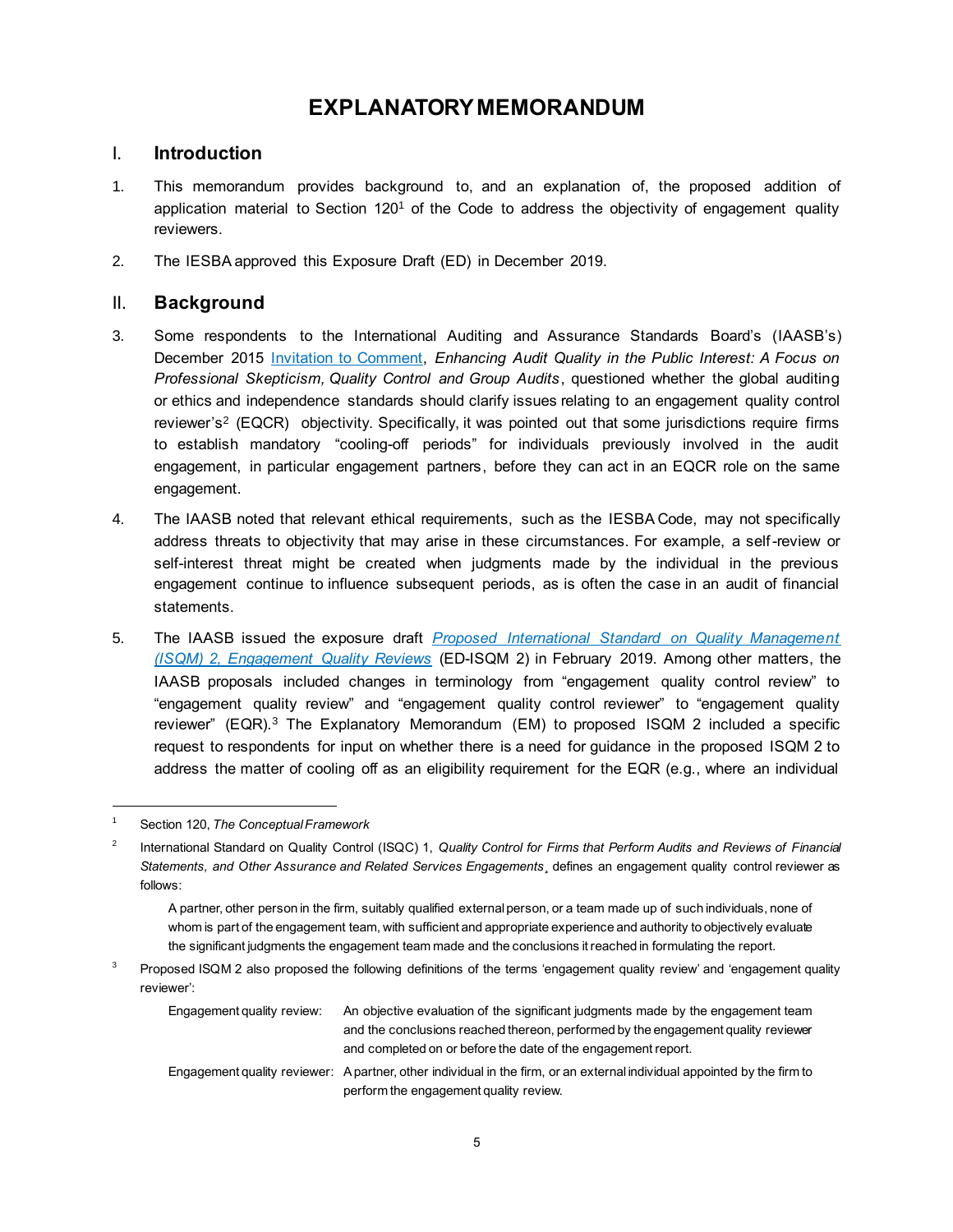has served previously as an engagement partner on the same engagement), and whether such guidance should be located in proposed ISQM 2 or the Code.

6. Paragraphs [23-28 of the EM to ED-ISQM 2](https://www.ifac.org/system/files/publications/files/IAASB-Proposed-ISQM-2-Explanatory-Memorandum.pdf) describe the IAASB discussion and views relating to the eligibility of an individual to be appointed as the EQR immediately after serving as the engagement partner.

### **Responses to ED-ISQM 2**

7. Overall, respondents agreed that the objectivity of the EQR is critical to the effectiveness of the engagement quality review (EQ review). Considering the responses to ED-ISQM 2<sup>4</sup>, the general consensus among respondents was that threats to the objectivity of an engagement partner stepping into an EQR role are an important issue that needs to be addressed.

### **Coordination with the IAASB**

- 8. The IAASB is of the view that when an individual is appointed as the EQR immediately after serving as the engagement partner, the threats to the individual's objectivity are significant. Consequently, the IAASB concluded that a cooling-off period was the most appropriate safeguard. This view recognizes that the EQR is responsible for objectively evaluating the significant judgments made by the engagement team and the conclusions reached thereon. In recurring engagements, the matters on which significant judgements are made may not vary and therefore significant judgments made in prior periods may continue to affect judgements of the engagement team in subsequent periods. The ability of an EQR to perform an objective evaluation of significant judgements is therefore affected when the individual was previously involved with those judgements as the engagement partner. In such circumstances, it is important that appropriate safeguards are put in place to reduce threats to objectivity, in particular the self-review threat, to an acceptable level.
- 9. Currently, the Code does not explicitly address the issue of the objectivity of the EQR. Following coordination with the IAASB, the IESBA came to the view that it is necessary to address the issue of EQR objectivity holistically in the Code. The IESBA considered that this would be best achieved by having guidance in the Code to explain clearly the application of the conceptual framework when considering the objectivity of the EQR. This guidance would then provide the context for and support any specific provisions the IAASB might determine necessary to promulgate in proposed ISQM 2 to address the specific matter of an individual being appointed to the EQR role after having served on the engagement team (especially in an engagement partner role).
- 10. Given the IAASB's aim to finalize proposed ISQM 2 by mid-2020, the IESBA therefore decided to start a project on an accelerated basis to develop appropriate guidance in the Code on the topic of EQR objectivity. In progressing this project, the IESBA will continue its close coordination with the IAASB to ensure that the proposed guidance in the Code will be consistent and interoperable with the final ISQM 2.

Refer to IAASB September 2019 Board Meeting Agenda Item 7 [Proposed ISQM 2 Issues Final \(September 2019\)](https://www.ifac.org/system/files/meetings/files/20190916-IAASB-Agenda-Item-7-Proposed-ISQM-2-Issues_Final.pdf) to sight analysis of the ED responses.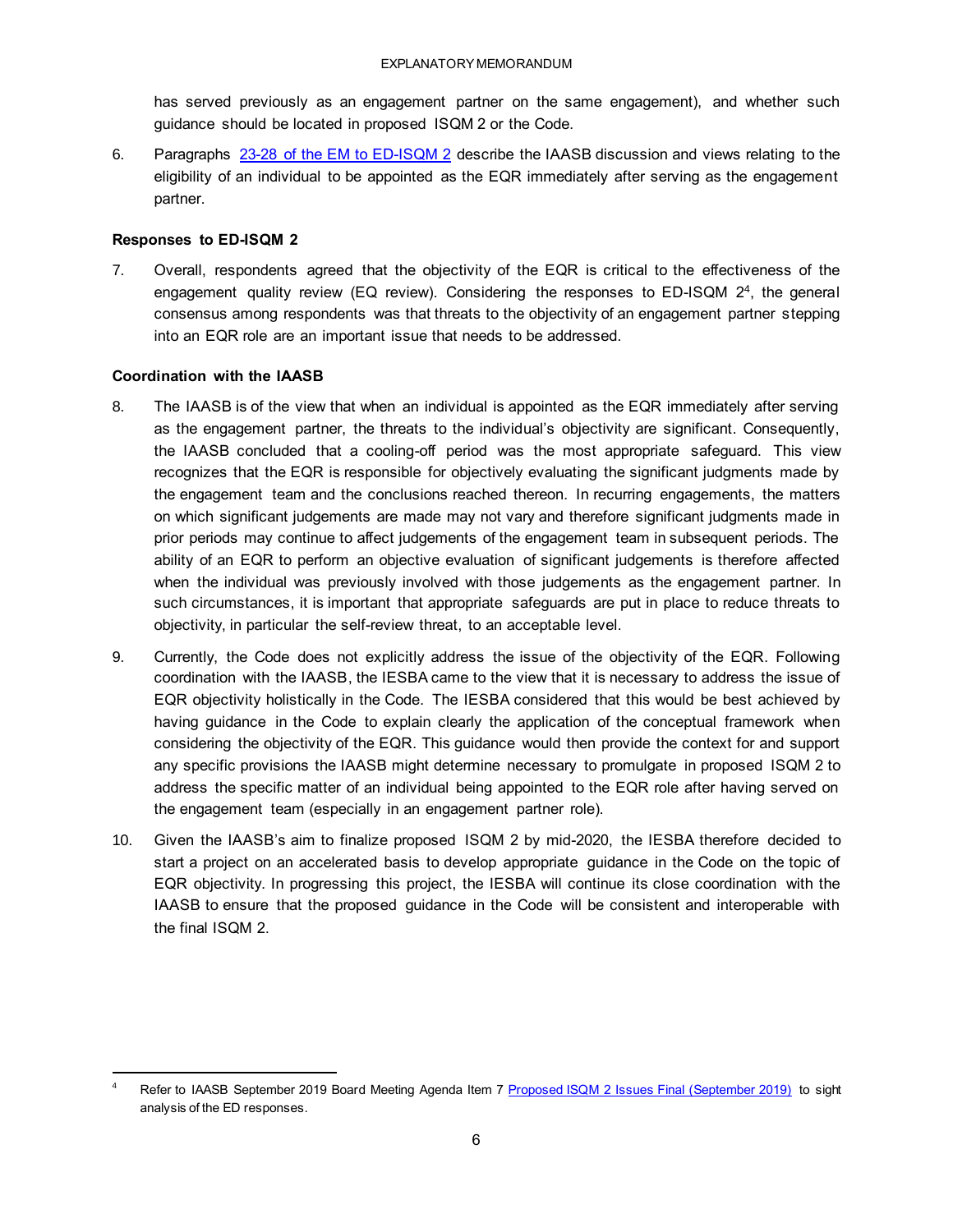# <span id="page-6-0"></span>III. **Significant Matters**

## A. **Application of the Conceptual Framework to Address the Objectivity of an Engagement Quality Reviewer**

- 11. To provide explicit guidance on the application of the conceptual framework to address the topic of the objectivity of an EQR, the IESBA is proposing adding application material at the end of Section 120 (within the subsection dealing with considerations for audits, reviews and other assurance engagements) to explain the different types of threat to compliance with the fundamental principle of objectivity that might be created in circumstances where an individual is being considered for appointment as an EQR for a particular engagement. The IESBA considers that this would help enhance firms' awareness of the range of possible threats to the objectivity of an EQR and assist them in identifying threats given the specific facts and circumstances. (See paragraph 120.14 A2.)
- 12. The IESBA is also proposing guidance on factors to consider in evaluating the level of the identified threats, as well as actions that might be safeguards to address the threats. (See paragraphs 120.14 A3-A4.)

### B. **Location and Scope of the Proposed Guidance**

- 13. The IESBA considered different locations in the Code for the proposed guidance. The IESBA did not consider that it would be appropriate to place the guidance in the International Independence Standards as it is addressing the objectivity of the EQR. After considering possible locations in the Code, including in a new standalone section, the IESBA viewed Section 120 as the most appropriate location given that it already deals with separate topics pertinent to audits, reviews and other assurance engagements, i.e., the linkage between independence and the fundamental principles, and professional skepticism.
- 14. The IESBA considers that adding guidance on the application of the conceptual framework on the topic of EQR objectivity would fit well with the present structure of Section 120. In addition, the guidance is fairly self-contained.
- 15. The IESBA notes that while the proposed guidance is located within the subsection "Considerations for Audits, Reviews and Other Assurance Engagements" in Section 120, the scope of the guidance is effectively all the engagements for which an EQ review is determined to be an appropriate response to an assessed quality risk(s) under proposed  $ISQM 1.5$  In finalizing the proposed guidance, the IESBA will ensure that the scope of the guidance aligns with the final ISQM 1.

## C. **Need for a "Cooling-Off" Period Before an Individual is Appointed to the EQR Role After Having Served on the Engagement**

16. The IESBA recognizes the importance of protecting the objectivity of the EQR and therefore considered whether the Code should prescribe a cooling-off period specifically to address the situation where an individual is appointed to an EQR role after having served on the engagement . The IESBA was mindful that a strict prohibition on an individual serving in the EQR role in that situation unless the individual has served a cooling-off period may not be proportionate in certain circumstances. The IESBA took the view that any prohibition or limitation should result from the

<sup>5</sup> Proposed ISQM 1, *[Quality Management for Firms that Perform Audits or Reviews of Financial Statements, or Other Assurance](https://www.ifac.org/system/files/publications/files/IAASB-Proposed-ISQM-1-Explanatory-Memorandum.pdf)  [or Related Services Engagements.](https://www.ifac.org/system/files/publications/files/IAASB-Proposed-ISQM-1-Explanatory-Memorandum.pdf)*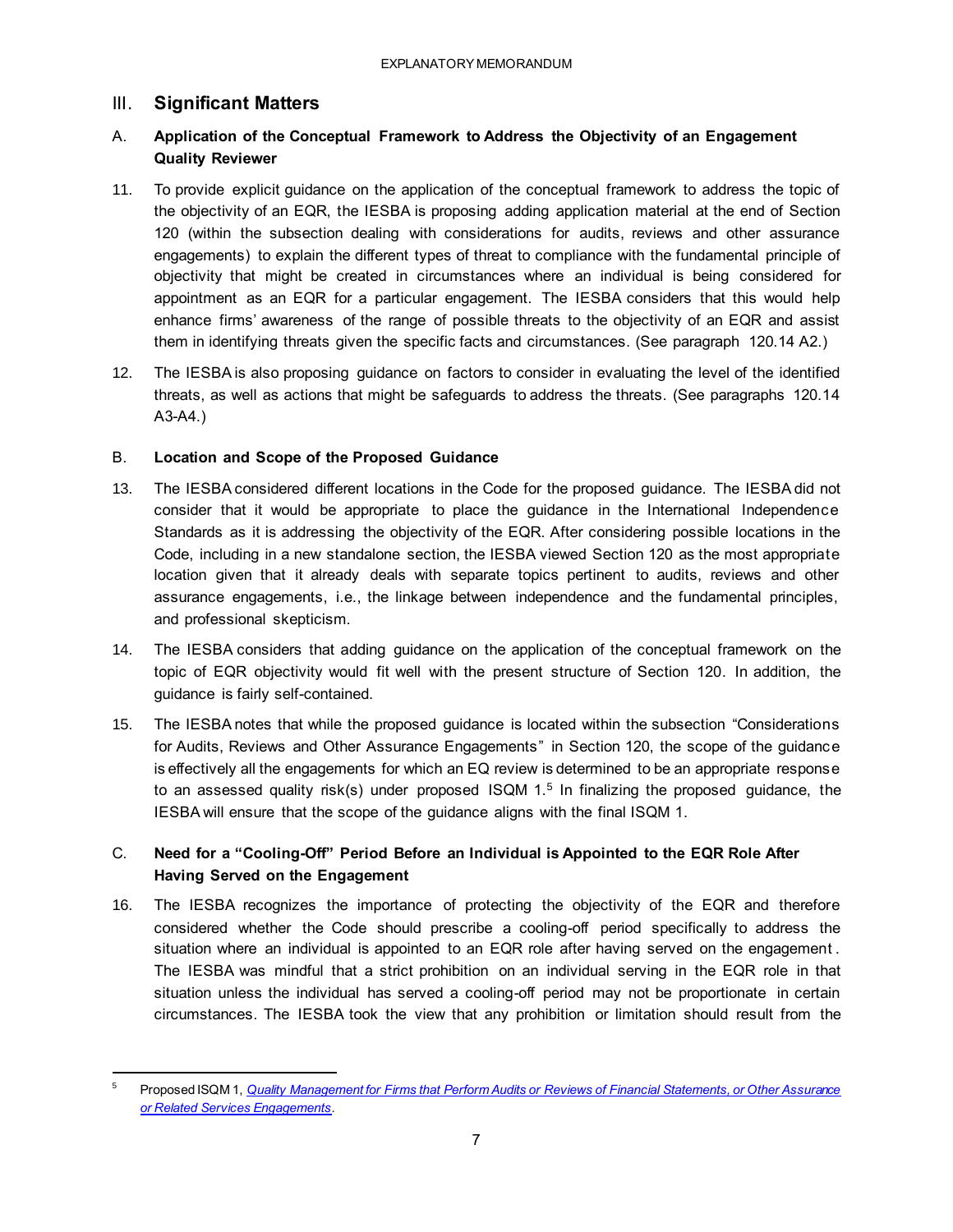application of the conceptual framework to the specific facts and circumstances, and that the Code should remain principles-based.

- <span id="page-7-0"></span>17. After giving the matter due consideration, the IESBA considers that it would be more appropriate for the IAASB to determine whether a cooling-off requirement should be introduced in proposed ISQM 2, following the proposed guidance set out in Section 120, and if so, the circumstances in which the requirement should apply, to whom it should apply, and what the minimum cooling-off period should be. <sup>6</sup> The IESBA considers that this approach is appropriate on the grounds that:
	- Under proposed ISQM 1, an EQ review may be performed for a variety of engagements (i.e., not only audits of financial statements, and not only for audits of listed entities), depending on whether the firm determines that an EQ review is an appropriate response to a quality risk. The IESBA considers that it would be more appropriate for the scope of any cooling-off requirement to be specified in the standard that establishes the requirement for an EQ review, i.e., proposed ISQM 1.
	- If the Code were to establish a cooling-off requirement, a breach of such a requirement would trigger a breach of the Code, which may call into question the firm's compliance with relevant ethical requirements. The IESBA is of the view that it would be more appropriate for a breach of such a requirement to be remediated as a quality issue through the firm's system of quality management.
	- If a cooling-off requirement is to be established, it would be better located together with other eligibility criteria for the EQR in proposed ISQM 2 so that all the relevant material can be found in one place.

# IV. **Project Timetable and Effective Date**

- 18. The following timetable is planned for this project:
	- June 2020 IESBA consideration of responses to ED and first read of proposed revised text post-exposure
	- September 2020 IESBA approval of revised provisions
- 19. Subject to meeting the above timetable, the IESBA proposes that the effective date of the proposed guidance in Section 120 be aligned with the proposed effective date of ISQM 2.

# <span id="page-7-1"></span>V. **Guide for Respondents**

20. The IESBA welcomes comments on all matters addressed in this ED, but especially those identified in the Request for Specific Comments below. Comments are most helpful when they refer to specific paragraphs, include the reasons for the comments, and, where appropriate, make specific suggestions for any proposed changes to wording. When a respondent agrees with proposals in this ED, it will be helpful for the IESBA to be made aware of this view.

<sup>6</sup> The February 2019 Exposure Draft of proposed ISQM 2, paragraph A5, included guidance stating that in the case of an audit of financial statements of a listed entity, it is unlikely that an engagement partner would be able to act as the engagement quality reviewer until two subsequent audits have been conducted.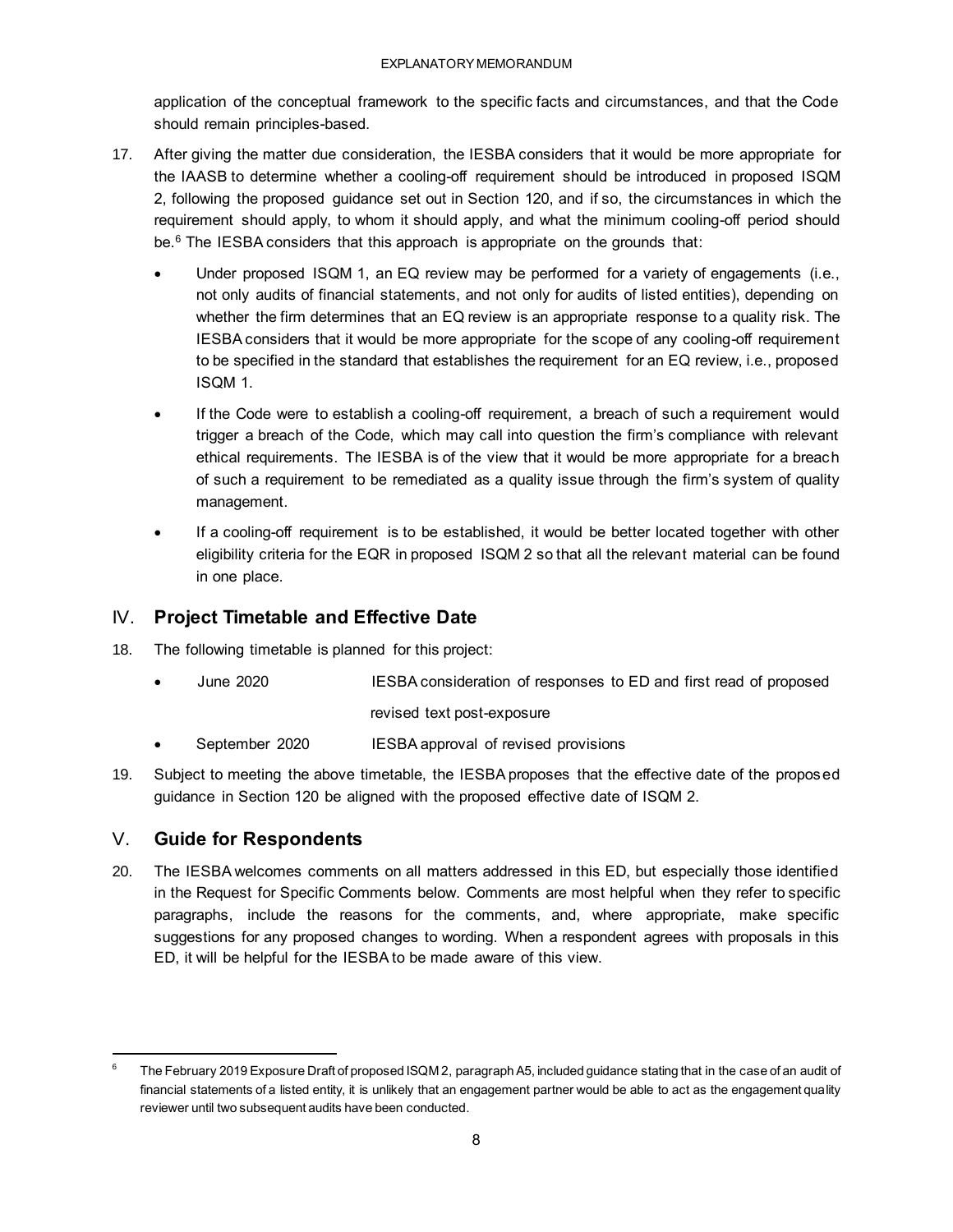#### **Request for Specific Comments**

- 21. The IESBA welcomes views from respondents on the following matters.
	- 1. Do you support the proposed guidance addressing the topic of the objectivity of an EQR?
	- 2. If so, do you support the location of the proposed guidance in Section 120 of the Code?
	- 3. Do you agree with the IESBA that it would be more appropriate for the IAASB to determine whether a cooling-off requirement should be introduced in proposed ISQM 2 as discussed in Section III.C above, and that the Code should not be prescriptive in this regard?

#### **Request for General Comments**

- 22. In addition to the request for specific comments above, the IESBA is also seeking comments on the matters set out below:
	- (a) *Regulators and Audit Oversight Bodies –* The IESBA invites comments on the proposed guidance from an enforcement perspective from members of the regulatory and audit oversight communities.
	- (b) *Small and Medium Practices (SMPs)* The IESBA invites comments regarding the impact of the proposed guidance for SMPs.
	- (c) *Developing Nations*—Recognizing that many developing nations have adopted or are in the process of adopting the Code, the IESBA invites respondents from these nations to comment on the proposed guidance, and in particular, on any foreseeable difficulties in applying it in their environment.
	- (d) *Translations*—Recognizing that many respondents may intend to translate the final pronouncement for adoption in their environments, the IESBA welcomes comment on potential translation issues respondents may note in reviewing the proposed guidance.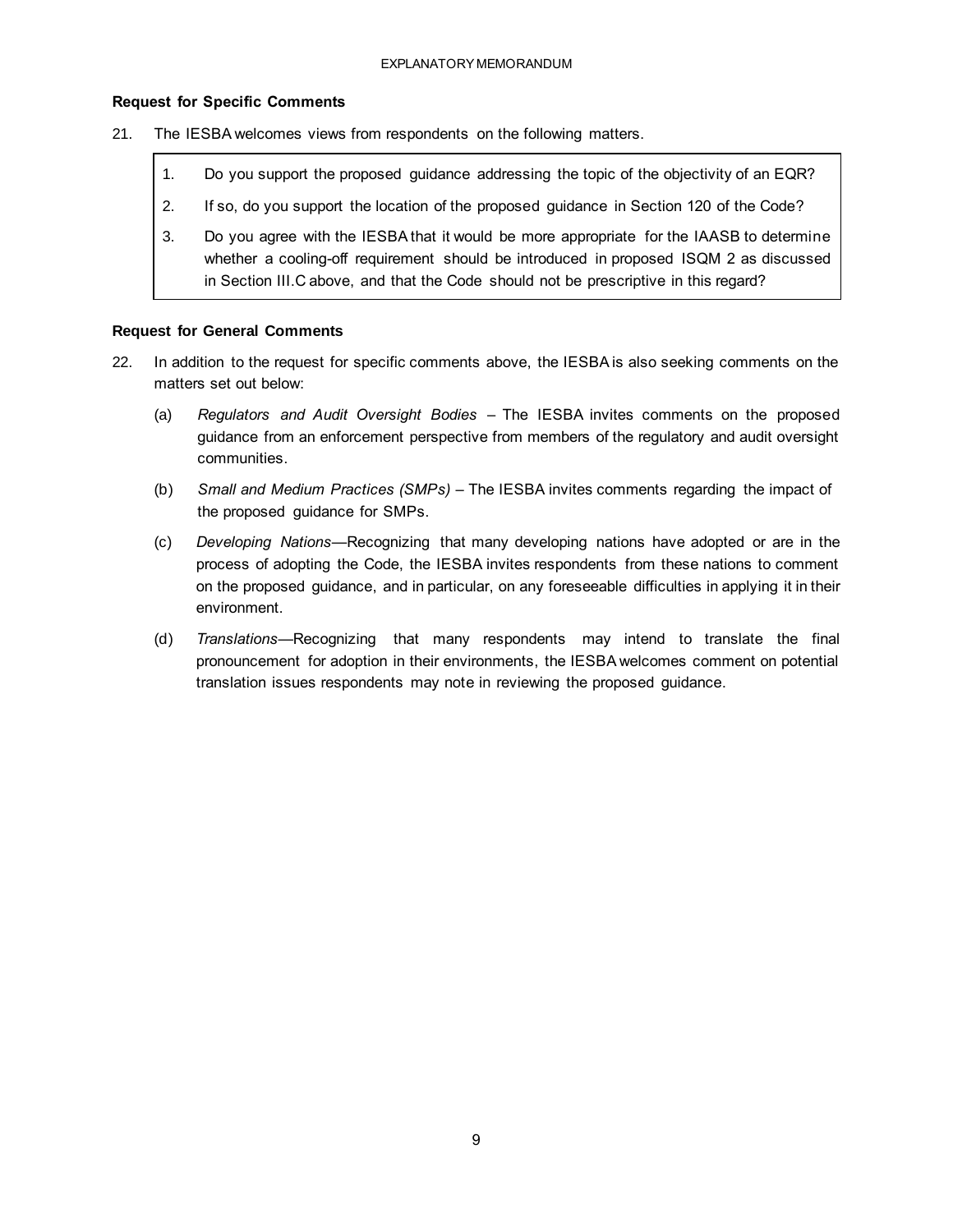# <span id="page-9-0"></span>**EXPOSURE DRAFT: PROPOSED REVISION TO THE CODE ADDRESSING THE OBJECTIVITY OF ENGAGEMENT QUALITY REVIEWERS**

### **SECTION 120**

# **THE CONCEPTUAL FRAMEWORK**

#### **Considerations for Audits, Reviews and Other Assurance Engagements**

…

#### *Engagement Quality Reviews*

- 120.14 A1 Quality engagements are achieved through planning and performing engagements and reporting on them in accordance with professional standards and applicable legal and regulatory requirements. [Proposed] ISQM 1 establishes a firm's responsibilities for its system of quality management and requires the firm to design and implement responses to assessed quality risks related to engagement performance. Such responses includ e establishing policies or procedures addressing engagement quality reviews in accordance with ISQM 2.
- 120.14 A2 Threats to compliance with the fundamental principle of objectivity might be created in certain circumstances in which a professional accountant is appointed as the engagement quality reviewer. The following are examples of threat that might be created:
	- (a) Self-interest threat
		- Two engagement partners who serve as an engagement quality reviewer for each other's engagement.
	- (b) Self-review threat
		- The accountant serves as an engagement quality reviewer on an audit engagement after serving as the engagement partner or other engagement team member.
	- (c) Familiarity threat
		- The accountant who serves as engagement quality reviewer has a long association or close relationship with, or is an immediate family member of, an audit team member.
	- (d) Intimidation threat
		- The accountant who serves as engagement quality reviewer for an audit engagement also has a direct reporting line to the engagement partner.
- 120.14 A3 Factors that are relevant in evaluating the level of such threats include:
	- The role and seniority of the professional accountant.
	- The length of time since the accountant was last a member of the engagement team prior to being appointed as engagement quality reviewer.
	- The nature and complexity of issues that required significant judgment from the accountant when previously a member of the engagement team.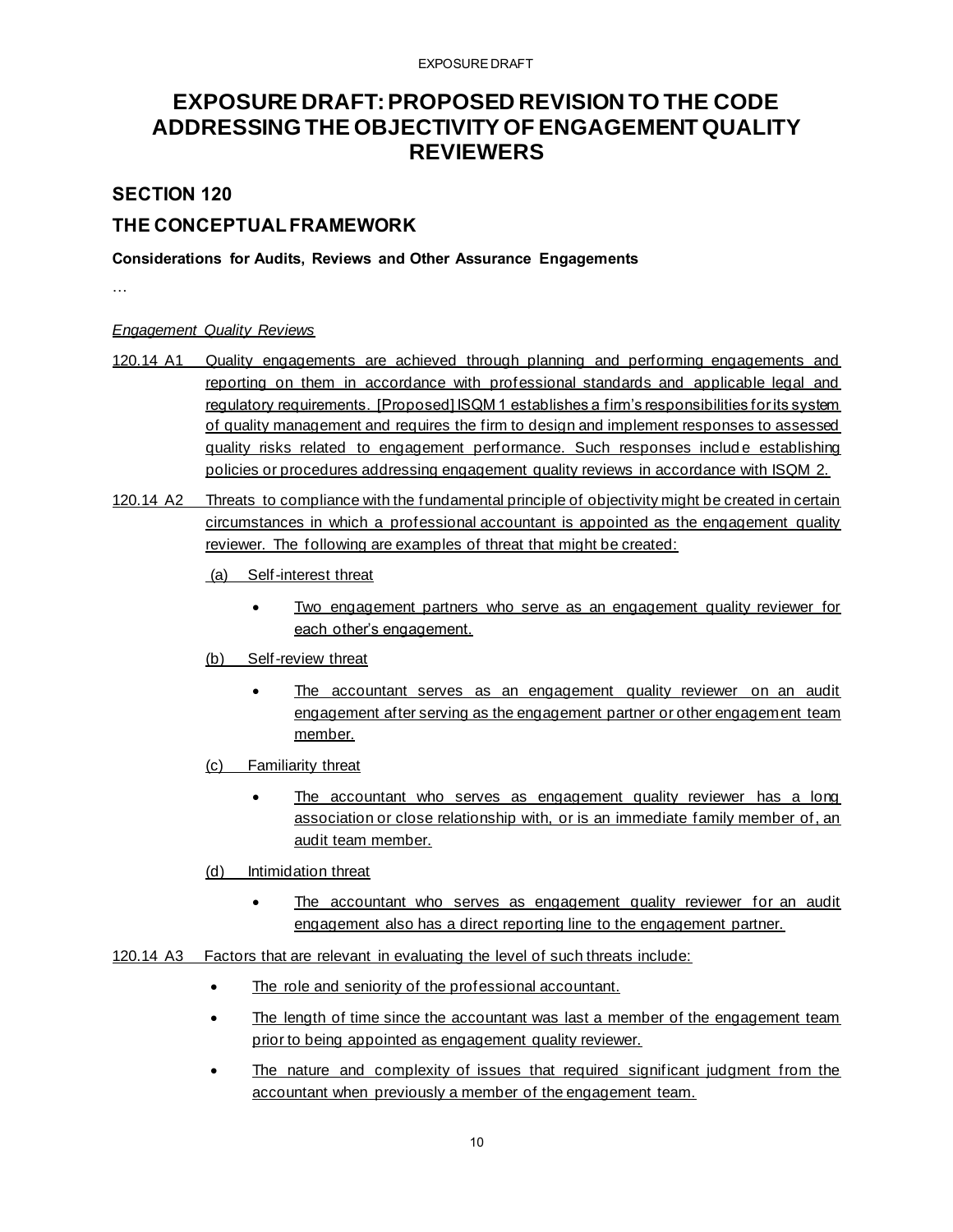#### EXPOSURE DRAFT

### 120.14 A4 Examples of safeguards or actions that might address such threats include:

- Implementing a period of sufficient duration (a cooling-off period) before the professional accountant is appointed as engagement quality reviewer.
- Having an appropriate reviewer review specific areas of significant judgment.
- Reassigning reporting responsibilities within the firm.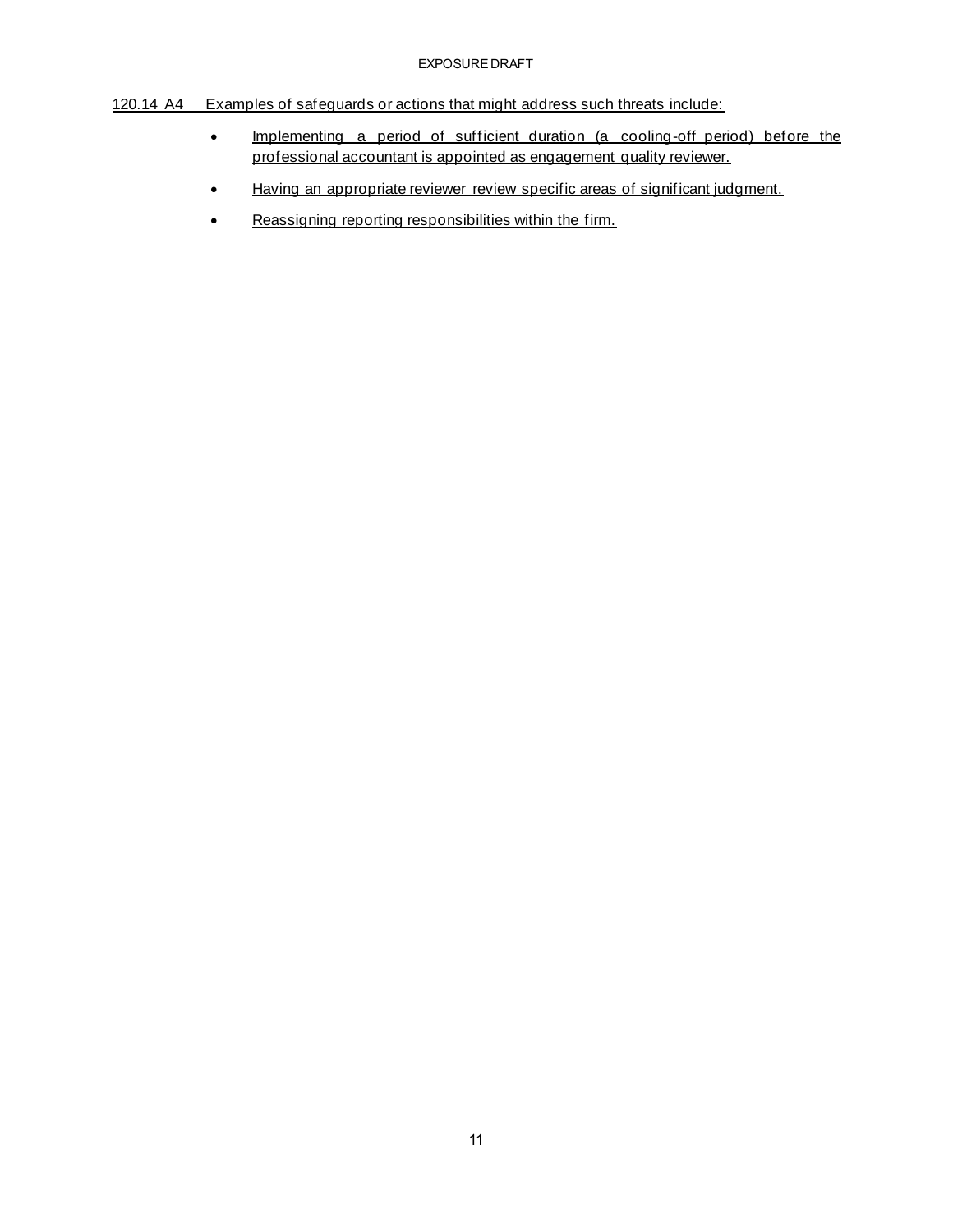The *International Code of Ethics for Professional Accountants (including International Independence Standards)*, Exposure Drafts, Consultation Papers, and other IESBA publications are published by, and copyright of, IFAC.

The IESBA and IFAC do not accept responsibility for loss caused to any person who acts or refrains from acting in reliance on the material in this publication, whether such loss is caused by negligence or otherwise.

The 'International Ethics Standards Board for Accountants, '*International Code of Ethics for Professional Accountants (including International Independence Standards)*', 'International Federation of Accountants', 'IESBA', 'IFAC', the IESBA logo, and IFAC logo are trademarks of IFAC, or registered trademarks and service marks of IFAC in the US and other countries.

<span id="page-11-0"></span>Copyright © January 2020 by the International Federation of Accountants (IFAC). All rights reserved. Permission is granted to make copies of this work to achieve maximum exposure and feedback provided that each copy bears the following credit line: "*Copyright ©* January 2020 *by the International Federation of Accountants (IFAC). All rights reserved. Used with permission of IFAC. Permission is granted to make copies of this work to achieve maximum exposure and feedback*."